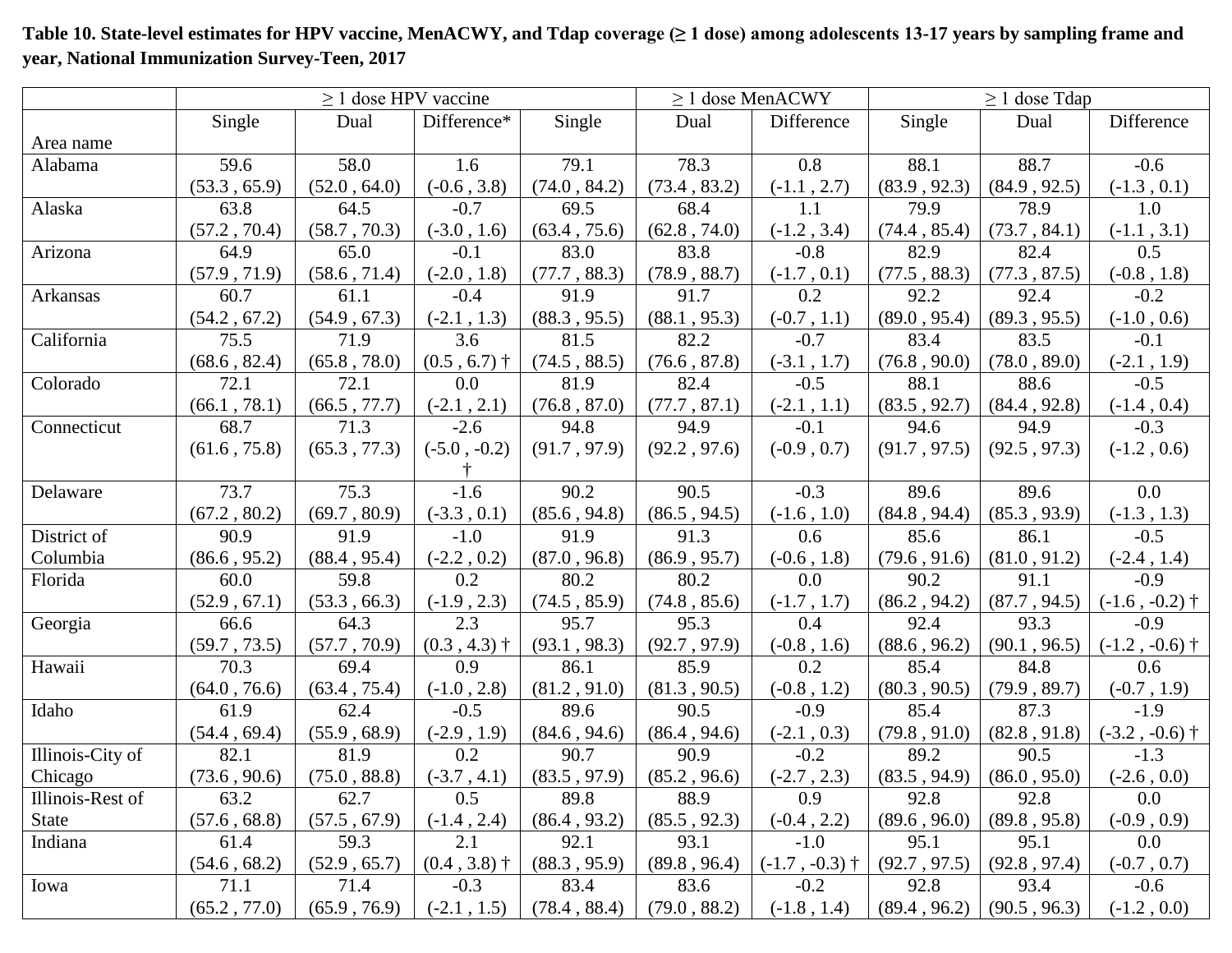|                | $\geq$ 1 dose HPV vaccine |              |               |              | $\geq$ 1 dose MenACWY |                  | $\geq 1$ dose Tdap |              |                  |
|----------------|---------------------------|--------------|---------------|--------------|-----------------------|------------------|--------------------|--------------|------------------|
|                | Single                    | Dual         | Difference*   | Single       | Dual                  | Difference       | Single             | Dual         | Difference       |
| Area name      |                           |              |               |              |                       |                  |                    |              |                  |
| Kansas         | 53.4                      | 52.4         | 1.0           | 71.1         | 72.1                  | $-1.0$           | 88.5               | 89.7         | $-1.2$           |
|                | (46.4, 60.4)              | (45.9, 58.9) | $(-1.3, 3.3)$ | (64.6, 77.6) | (66.2, 78.0)          | $(-2.8, 0.8)$    | (83.9, 93.1)       | (85.7, 93.7) | $(-2.5, 0.1)$    |
| Kentucky       | 51.0                      | 49.6         | 1.4           | 83.4         | 83.3                  | 0.1              | 86.5               | 86.4         | 0.1              |
|                | (44.6, 57.4)              | (43.5, 55.7) | $(-0.6, 3.4)$ | (78.6, 88.2) | (78.8, 87.8)          | $(-1.4, 1.6)$    | (82.2, 90.8)       | (82.3, 90.5) | $(-1.3, 1.5)$    |
| Louisiana      | 70.8                      | 69.1         | 1.7           | 90.6         | 89.0                  | 1.6              | 91.4               | 90.1         | 1.3              |
|                | (64.9, 76.7)              | (63.5, 74.7) | $(-0.7, 4.1)$ | (86.6, 94.6) | (84.9, 93.1)          | $(-0.4, 3.6)$    | (87.4, 95.4)       | (86.2, 94.0) | $(-0.7, 3.3)$    |
| Maine          | 74.5                      | 75.8         | $-1.3$        | 83.0         | 83.9                  | $-0.9$           | 86.2               | 85.1         | 1.1              |
|                | (68.7, 80.3)              | (70.6, 81.0) | $(-3.2, 0.6)$ | (77.9, 88.1) | (79.3, 88.5)          | $(-2.3, 0.5)$    | (81.2, 91.2)       | (80.4, 89.8) | $(-1.3, 3.5)$    |
| Maryland       | 70.4                      | 69.2         | 1.2           | 93.6         | 91.8                  | 1.8              | 89.9               | 88.3         | 1.6              |
|                | (62.7, 78.1)              | (62.4, 76.0) | $(-2.1, 4.5)$ | (89.5, 97.7) | (87.6, 96.0)          | $(-0.6, 4.2)$    | (84.8, 95.0)       | (83.2, 93.4) | $(-1.1, 4.3)$    |
| Massachusetts  | 84.1                      | 81.9         | 2.2           | 95.3         | 94.0                  | 1.3              | 96.6               | 96.2         | 0.4              |
|                | (78.8, 89.4)              | (77.4, 86.4) | $(-0.3, 4.7)$ | (92.8, 97.8) | (91.3, 96.7)          | $(-0.7, 3.3)$    | (93.9, 99.3)       | (94.1, 98.3) | $(-0.6, 1.4)$    |
| Michigan       | 67.8                      | 67.3         | 0.5           | 93.3         | 93.5                  | $-0.2$           | 92.9               | 93.4         | $-0.5$           |
|                | (61.4, 74.2)              | (61.3, 73.3) | $(-1.6, 2.6)$ | (89.9, 96.7) | (90.3, 96.7)          | $(-0.3, -0.1)$ † | (89.3, 96.5)       | (90.1, 96.7) | $(-0.6, -0.4)$ † |
| Minnesota      | 68.3                      | 68.1         | 0.2           | 87.0         | 87.5                  | $-0.5$           | 86.5               | 87.5         | $-1.0$           |
|                | (61.8, 74.8)              | (62.2, 74.0) | $(-2.1, 2.5)$ | (82.1, 91.9) | (83.1, 91.9)          | $(-1.7, 0.7)$    | (81.4, 91.6)       | (82.9, 92.1) | $(-2.0, 0.0)$    |
| Mississippi    | 47.9                      | 49.6         | $-1.7$        | 63.1         | 63.0                  | 0.1              | 93.2               | 92.4         | 0.8              |
|                | (41.1, 54.7)              | (43.3, 55.9) | $(-3.4, 0.0)$ | (56.7, 69.5) | (57.1, 68.9)          | $(-1.6, 1.8)$    | (90.0, 96.4)       | (89.2, 95.6) | $(-0.7, 2.3)$    |
| Missouri       | 58.6                      | 57.8         | 0.8           | 75.6         | 74.3                  | $\overline{1.3}$ | 81.1               | 80.1         | $\overline{1.0}$ |
|                | (52.0, 65.2)              | (51.4, 64.2) | $(-0.9, 2.5)$ | (69.8, 81.4) | (68.7, 79.9)          | $(-0.6, 3.2)$    | (75.6, 86.6)       | (74.7, 85.5) | $(-0.9, 2.9)$    |
| Montana        | 66.9                      | 65.5         | 1.4           | 71.4         | 71.2                  | 0.2              | 90.5               | 90.4         | 0.1              |
|                | (60.0, 73.8)              | (59.2, 71.8) | $(-1.2, 4.0)$ | (64.8, 78.0) | (65.2, 77.2)          | $(-2.0, 2.4)$    | (86.1, 94.9)       | (86.5, 94.3) | $(-1.2, 1.4)$    |
| Nebraska       | 71.0                      | 71.0         | 0.0           | 84.5         | 84.8                  | $-0.3$           | 92.0               | 92.3         | $-0.3$           |
|                | (64.6, 77.4)              | (65.1, 76.9) | $(-2.1, 2.1)$ | (79.2, 89.8) | (80.0, 89.6)          | $(-1.8, 1.2)$    | (87.7, 96.3)       | (88.5, 96.1) | $(-1.0, 0.4)$    |
| Nevada         | 64.7                      | 64.9         | $-0.2$        | 76.8         | 77.3                  | $-0.5$           | 83.0               | 82.5         | 0.5              |
|                | (57.8, 71.6)              | (58.6, 71.2) | $(-2.1, 1.7)$ | (70.5, 83.1) | (71.6, 83.0)          | $(-2.1, 1.1)$    | (77.3, 88.7)       | (77.2, 87.8) | $(-1.2, 2.2)$    |
| New Hampshire  | 73.6                      | 74.2         | $-0.6$        | 87.6         | 87.9                  | $-0.3$           | 94.6               | 95.1         | $-0.5$           |
|                | (67.4, 79.8)              | (68.8, 79.6) | $(-3.1, 1.9)$ | (82.5, 92.7) | (83.6, 92.2)          | $(-1.8, 1.2)$    | (91.5, 97.7)       | (92.4, 97.8) | $(-1.3, 0.3)$    |
| New Jersey     | 64.4                      | 65.8         | $-1.4$        | 91.1         | 93.3                  | $-2.2$           | 92.0               | 90.0         | 2.0              |
|                | (57.2, 71.6)              | (60.0, 71.6) | $(-4.2, 1.4)$ | (86.4, 95.8) | (90.1, 96.5)          | $(-2.6, -1.8)$ † | (87.6, 96.4)       | (86.0, 94.0) | $(-0.7, 4.7)$    |
| New Mexico     | 66.0                      | 66.9         | $-0.9$        | 76.5         | 78.0                  | $-1.5$           | 85.1               | 85.5         | $-0.4$           |
|                | (59.7, 72.3)              | (61.1, 72.7) | $(-2.7, 0.9)$ | (70.7, 82.3) | (72.8, 83.2)          | $(-2.7, -0.3)$ † | (80.2, 90.0)       | (80.9, 90.1) | $(-1.3, 0.5)$    |
| New York-City  | 75.6                      | 73.3         | 2.3           | 89.2         | 88.8                  | $0.4\,$          | 90.6               | 92.9         | $-2.3$           |
| of New York    | (68.4, 82.8)              | (67.3, 79.3) | $(-1.3, 5.9)$ | (83.7, 94.7) | (84.4, 93.2)          | $(-1.8, 2.6)$    | (86.1, 95.1)       | (89.7, 96.1) | $(-2.8, -1.8)$ † |
| New York-Rest  | 65.3                      | 65.5         | $-0.2$        | 89.6         | 89.5                  | 0.1              | 89.7               | 92.8         | $-3.1$           |
| of State       | (58.2, 72.4)              | (59.5, 71.5) | $(-3.1, 2.7)$ | (85.1, 94.1) | (85.6, 93.4)          | $(-1.4, 1.6)$    | (85.0, 94.4)       | (89.7, 95.9) | $(-3.8, -2.4)$ † |
| North Carolina | 64.9                      | 66.8         | $-1.9$        | 84.7         | 84.8                  | $-0.1$           | 91.4               | 91.9         | $-0.5$           |
|                | (58.1, 71.7)              | (60.7, 72.9) | $(-4.0, 0.2)$ | (79.7, 89.7) | (80.0, 89.6)          | $(-1.9, 1.7)$    | (87.6, 95.2)       | (88.5, 95.3) | $(-1.2, 0.2)$    |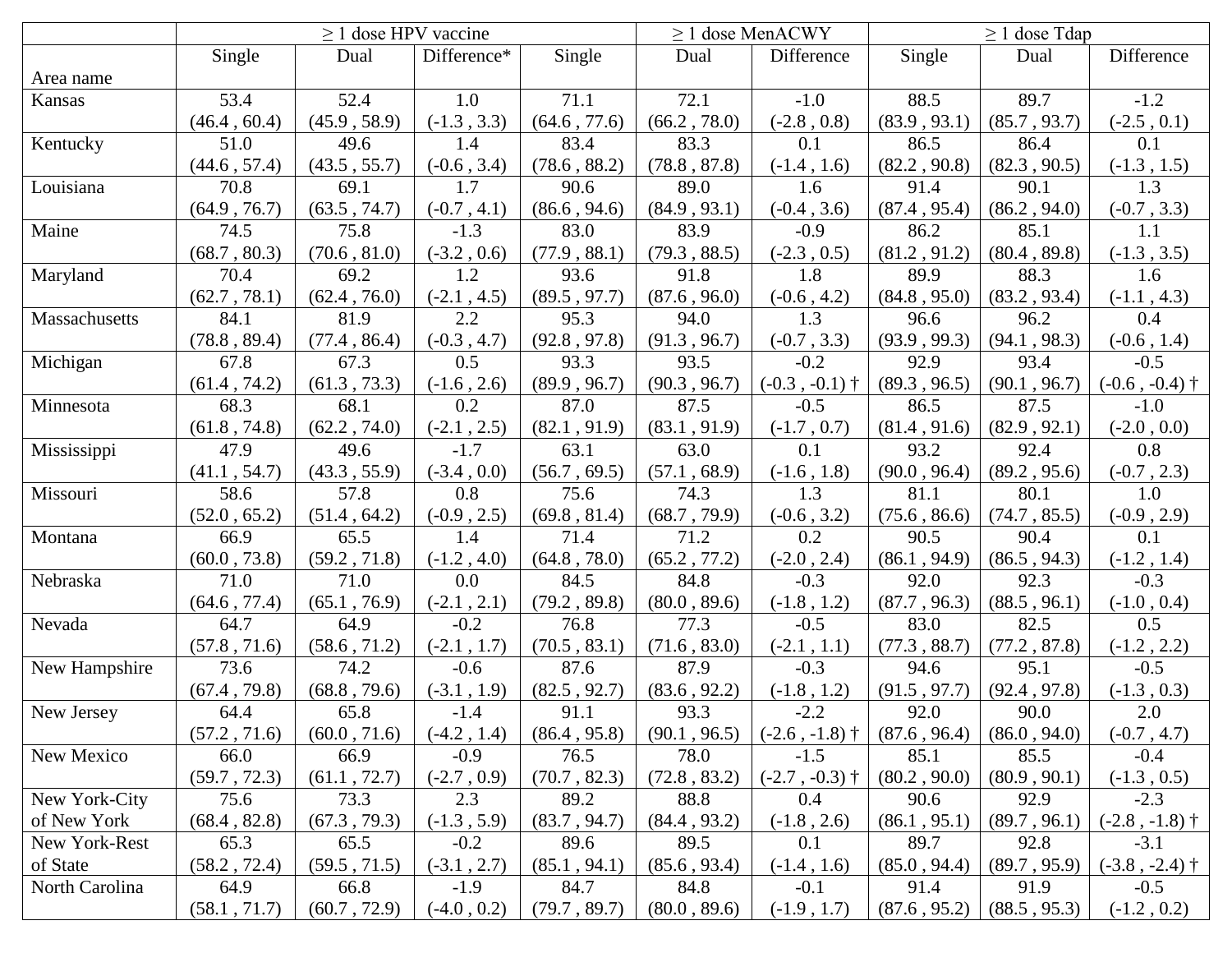|                      | $> 1$ dose HPV vaccine |              |               |              | $\geq$ 1 dose MenACWY |                  | $\geq 1$ dose Tdap |                             |                  |
|----------------------|------------------------|--------------|---------------|--------------|-----------------------|------------------|--------------------|-----------------------------|------------------|
|                      | Single                 | Dual         | Difference*   | Single       | Dual                  | Difference       | Single             | Dual                        | Difference       |
| Area name            |                        |              |               |              |                       |                  |                    |                             |                  |
| North Dakota         | 73.4                   | 72.5         | 0.9           | 91.4         | 91.9                  | $-0.5$           | 90.2               | 90.6                        | $-0.4$           |
|                      | (67.9, 78.9)           | (67.3, 77.7) | $(-0.9, 2.7)$ | (88.1, 94.7) | (88.9, 94.9)          | $(-1.1, 0.1)$    | (86.6, 93.8)       | (87.3, 93.9)                | $(-1.2, 0.4)$    |
| Ohio                 | 64.3                   | 64.1         | 0.2           | 88.0         | 87.3                  | 0.7              | 91.5               | 90.6                        | 0.9              |
|                      | (58.4, 70.2)           | (58.6, 69.6) | $(-1.7, 2.1)$ | (84.3, 91.7) | (83.9, 90.7)          | $(-0.7, 2.1)$    | (88.3, 94.7)       | (87.4, 93.8)                | $(-0.4, 2.2)$    |
| Oklahoma             | 59.5                   | 58.5         | 1.0           | 71.8         | 71.1                  | 0.7              | 86.0               | 86.7                        | $-0.7$           |
|                      | (53.0, 66.0)           | (52.2, 64.8) | $(-0.6, 2.6)$ | (65.8, 77.8) | (65.2, 77.0)          | $(-0.9, 2.3)$    | (81.3, 90.7)       | (82.4, 91.0)                | $(-1.3, -0.1)$ † |
| Oregon               | 70.3                   | 71.2         | $-0.9$        | 75.5         | 77.0                  | $-1.5$           | 85.9               | 86.3                        | $-0.4$           |
|                      | (64.3, 76.3)           | (65.7, 76.7) | $(-2.6, 0.8)$ | (69.9, 81.1) | (71.9, 82.1)          | $(-2.9, -0.1)$ † | (81.4, 90.4)       | (82.1, 90.5)                | $(-1.7, 0.9)$    |
| Pennsylvania-        | 84.3                   | 84.9         | $-0.6$        | 89.7         | 91.1                  | $-1.4$           | 91.2               | 91.6                        | $-0.4$           |
| Philadelphia         | (79.5, 89.1)           | (80.6, 89.2) | $(-1.8, 0.6)$ | (85.6, 93.8) | (87.5, 94.7)          | $(-1.8, -1.0)$ † | (87.3, 95.1)       | (88.1, 95.1)                | $(-1.2, 0.4)$    |
| County               |                        |              |               |              |                       |                  |                    |                             |                  |
| Pennsylvania-        | 65.4                   | 65.0         | 0.4           | 95.0         | 93.7                  | 1.3              | 91.2               | 90.5                        | 0.7              |
| <b>Rest of State</b> | (59.1, 71.7)           | (59.4, 70.6) | $(-2.2, 3.0)$ | (92.5, 97.5) | (90.8, 96.6)          | $(-0.7, 3.3)$    | (87.3, 95.1)       | (86.7, 94.3)                | $(-1.4, 2.8)$    |
| Rhode Island         | 88.9                   | 88.6         | 0.3           | 94.7         | 94.1                  | 0.6              | 94.7               | 94.6                        | 0.1              |
|                      | (83.7, 94.1)           | (84.1, 93.1) | $(-1.1, 1.7)$ | (91.8, 97.6) | (91.0, 97.2)          | $(-1.2, 2.4)$    | (91.8, 97.6)       | (91.8, 97.4)                | $(-0.9, 1.1)$    |
| South Carolina       | 58.7                   | 59.6         | $-0.9$        | 78.9         | 78.6                  | 0.3              | 90.1               | 89.4                        | 0.7              |
|                      | (51.3, 66.1)           | (52.9, 66.3) | $(-3.5, 1.7)$ | (72.8, 85.0) | (72.9, 84.3)          | $(-1.6, 2.2)$    | (85.9, 94.3)       | (85.3, 93.5)                | $(-1.1, 2.5)$    |
| South Dakota         | 63.0                   | 63.2         | $-0.2$        | 75.1         | 74.5                  | 0.6              | 79.2               | 79.5                        | $-0.3$           |
|                      | (56.2, 69.8)           | (56.9, 69.5) | $(-2.3, 1.9)$ | (68.9, 81.3) | (68.7, 80.3)          | $(-1.3, 2.5)$    | (73.4, 85.0)       | (74.1, 84.9)                | $(-2.0, 1.4)$    |
| Tennessee            | 56.4                   | 56.1         | 0.3           | 75.7         | 75.0                  | 0.7              | 89.8               | 89.4                        | 0.4              |
|                      | (49.4, 63.4)           | (49.4, 62.8) | $(-1.9, 2.5)$ | (69.5, 81.9) | (69.0, 81.0)          | $(-1.4, 2.8)$    | (85.8, 93.8)       | (85.4, 93.4)                | $(-0.8, 1.6)$    |
| Texas-Bexar          | 62.4                   | 62.9         | $-0.5$        | 85.5         | 86.0                  | $-0.5$           | 83.0               | 83.7                        | $-0.7$           |
| County               | (56.0, 68.8)           | (56.8, 69.0) | $(-1.8, 0.8)$ | (80.3, 90.7) | (81.1, 90.9)          | $(-1.2, 0.2)$    | (77.5, 88.5)       | (78.5, 88.9)                | $(-1.5, 0.1)$    |
| Texas-City of        | 72.4                   | 73.0         | $-0.6$        | 91.8         | 91.4                  | 0.4              | 87.7               | 87.9                        | $-0.2$           |
| Houston              | (63.2, 81.6)           | (64.7, 81.3) | $(-2.9, 1.7)$ | (86.6, 97.0) | (86.5, 96.3)          | $(-1.5, 2.3)$    | (81.2, 94.2)       | (81.7, 94.1)                | $(-1.4, 1.0)$    |
| Texas-El Paso        | 82.2                   | 82.8         | $-0.6$        | 89.0         | 89.5                  | $-0.5$           | 89.3               | 89.6                        | $-0.3$           |
| County               | (76.7, 87.7)           | (77.8, 87.8) | $(-1.2, 0.0)$ | (84.4, 93.6) | (85.3, 93.7)          | $(-1.0, 0.0)$    | (85.0, 93.6)       | (85.5, 93.7)                | $(-0.8, 0.2)$    |
| Texas-Dallas         | 53.8                   | 54.5         | $-0.7$        | 87.1         | 85.1                  | 2.0              | 79.1               | 77.0                        | 2.1              |
| County               | (45.8, 61.8)           | (46.9, 62.1) | $(-2.6, 1.2)$ | (81.9, 92.3) | (79.7, 90.5)          | $(0.2, 3.8)$ †   |                    | $(72.4, 85.8)$ (70.4, 83.6) | $(0.3, 3.9)$ †   |
| Texas-Travis         | 70.5                   | 69.7         | 0.8           | 88.7         | 89.1                  | $-0.4$           | 86.1               | 85.9                        | 0.2              |
| County               | (63.8, 77.2)           | (63.6, 75.8) | $(-1.2, 2.8)$ | (84.2, 93.2) | (85.1, 93.1)          | $(-1.5, 0.7)$    | (81.2, 91.0)       | (81.5, 90.3)                | $(-1.3, 1.7)$    |
| Texas-Rest of        | 55.3                   | 54.5         | 0.8           | 84.2         | 84.1                  | 0.1              | 83.2               | 83.1                        | 0.1              |
| <b>State</b>         | (50.6, 60.0)           | (49.9, 59.1) | $(-0.4, 2.0)$ | (80.7, 87.7) | (80.7, 87.5)          | $(-0.8, 1.0)$    | (79.6, 86.8)       | (79.6, 86.6)                | $(-0.8, 1.0)$    |
| Utah                 | 60.1                   | 58.8         | 1.3           | 84.5         | 85.1                  | $-0.6$           | 91.0               | 91.6                        | $-0.6$           |
|                      | (53.4, 66.8)           | (52.7, 64.9) | $(-1.0, 3.6)$ | (79.6, 89.4) | (80.8, 89.4)          | $(-2.1, 0.9)$    | (87.3, 94.7)       | (88.3, 94.9)                | $(-1.9, 0.7)$    |
| Vermont              | 79.0                   | 78.7         | 0.3           | 83.9         | 84.2                  | $-0.3$           | 92.4               | 92.8                        | $-0.4$           |
|                      | (73.3, 84.7)           | (73.7, 83.7) | $(-2.2, 2.8)$ | (78.7, 89.1) | (79.5, 88.9)          | $(-2.5, 1.9)$    | (89.0, 95.8)       | (89.8, 95.8)                | $(-1.9, 1.1)$    |